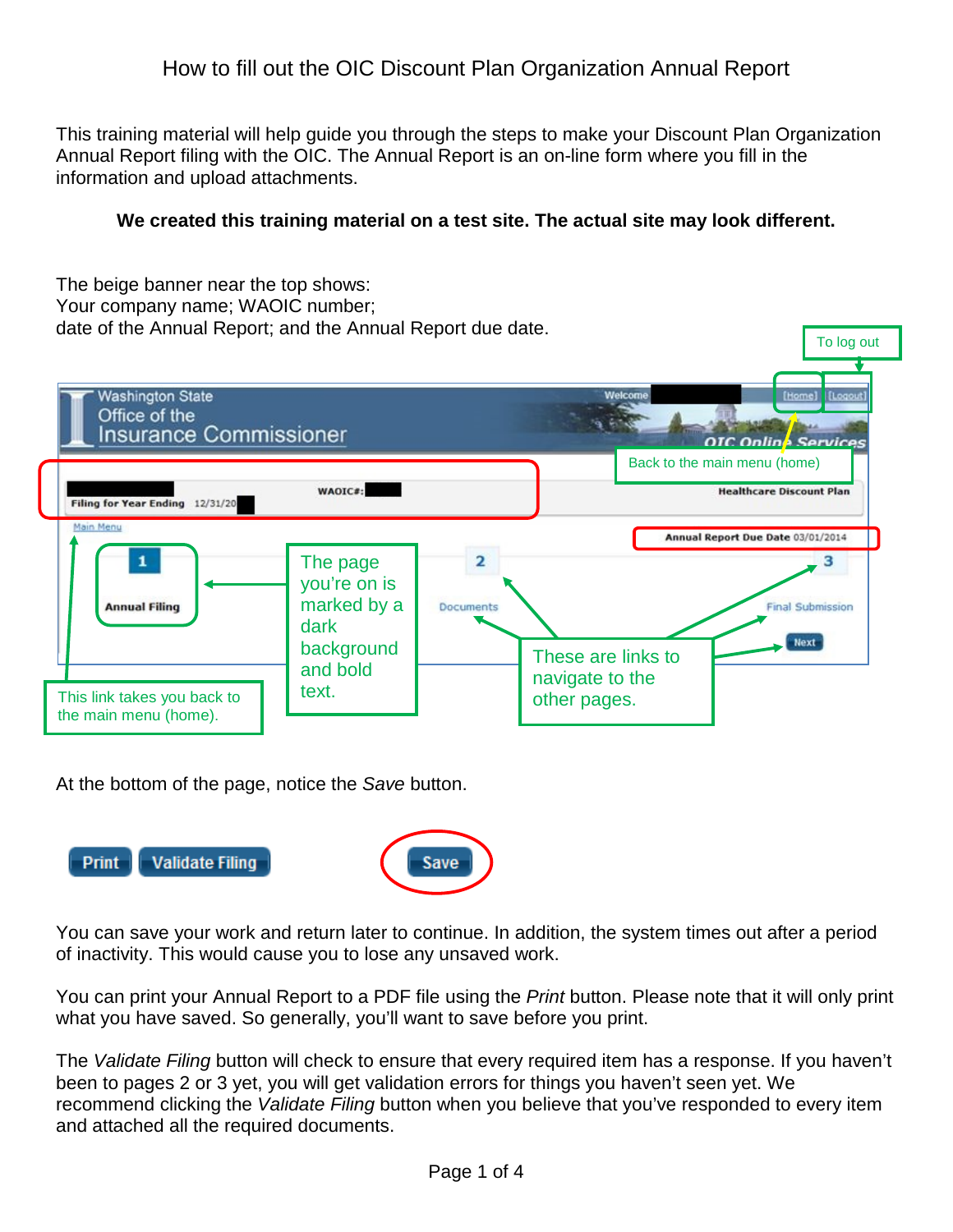Here's what the Annual Report looks like:

| 1                                                                                                                                                                                                                                                                                              |                       | 2                      |                       |                         | з   |
|------------------------------------------------------------------------------------------------------------------------------------------------------------------------------------------------------------------------------------------------------------------------------------------------|-----------------------|------------------------|-----------------------|-------------------------|-----|
| <b>Annual Filing</b>                                                                                                                                                                                                                                                                           |                       | <b>Documents</b>       |                       | <b>Final Submission</b> |     |
| Annual Report of Licensed Discount Plan Organizations (DPOs)                                                                                                                                                                                                                                   |                       |                        |                       | <b>Next</b>             |     |
| 1. The net worth of the DPO as of 12/31/2013                                                                                                                                                                                                                                                   |                       |                        |                       |                         |     |
| 2. How does the DPO meet its RCW 48.155.040 surety bond requirement?                                                                                                                                                                                                                           |                       |                        |                       |                         | \$0 |
| <b>Member Transactions</b>                                                                                                                                                                                                                                                                     |                       |                        |                       |                         | ۰   |
| Provide detail of all Washington transactions for the year ending 12/31/2013                                                                                                                                                                                                                   |                       |                        |                       |                         |     |
|                                                                                                                                                                                                                                                                                                | <b>Funds Received</b> | <b>Funds Disbursed</b> |                       |                         |     |
| Aggregate for All Washington Members<br>Aggregate for All Washington Prospective Members                                                                                                                                                                                                       | \$0<br>\$0            | \$0<br>\$0             |                       |                         |     |
|                                                                                                                                                                                                                                                                                                |                       |                        |                       |                         |     |
| Provide detail of all Washington Provider Networks having transactions for the year ending 12/31/2013                                                                                                                                                                                          |                       |                        |                       | <b>Add Network</b>      |     |
| <b>Network Name</b>                                                                                                                                                                                                                                                                            |                       |                        | <b>Funds Received</b> | <b>Funds Disbursed</b>  |     |
|                                                                                                                                                                                                                                                                                                |                       |                        | \$0                   | \$0<br>Delete           |     |
| <b>Member Counts</b>                                                                                                                                                                                                                                                                           |                       |                        |                       |                         |     |
| 1. The number of members the DPO has in Washington as of 12/31/2013                                                                                                                                                                                                                            |                       |                        |                       | $\circ$                 |     |
| 2. The total number of members the DPO has as of 12/31/2013                                                                                                                                                                                                                                    |                       |                        |                       |                         |     |
|                                                                                                                                                                                                                                                                                                |                       |                        |                       | <br>$\circ$             |     |
| <b>Conflict of Interest</b><br>Have the people responsible for conduct of the organization's affairs, or the information related to those people, changed since the most recent disclosure provided<br>in the initial license application, license renewal, or Annual Report?<br>O Yes<br>O No |                       |                        |                       |                         |     |
| Print<br><b>Validate Filing</b>                                                                                                                                                                                                                                                                |                       | Save                   |                       | <b>Next</b>             |     |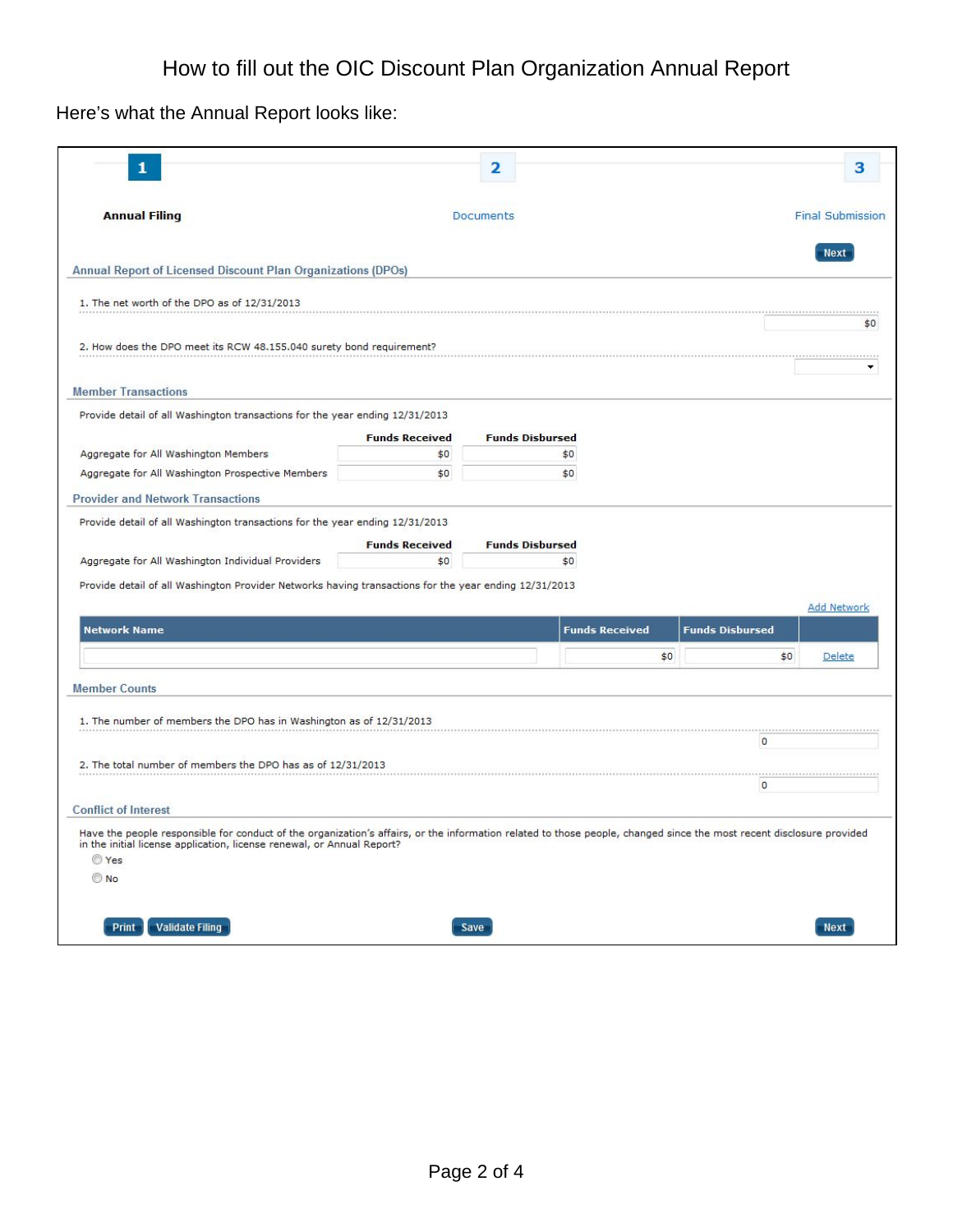#### **Flexible Format**

Certain responses may ask for more information, or documents. For example, after selecting *Surety Bond*, a copy of the surety bond becomes a required document that must be filed with this Annual Report.



# **Provider and Network Transactions**

Enter the total of the Funds Received and Funds Disbursed for all Washington Individual Providers. Then, enter the name of your network, the funds received, and funds dispersed.

| <b>Provider and Network Transactions</b>                                                              |                       |                        |                       |                        |                    |
|-------------------------------------------------------------------------------------------------------|-----------------------|------------------------|-----------------------|------------------------|--------------------|
| Provide detail of all Washington transactions for the year ending 12/31/2013                          |                       |                        |                       |                        |                    |
|                                                                                                       | <b>Funds Received</b> | <b>Funds Disbursed</b> |                       |                        |                    |
| Aggregate for All Washington Individual Providers                                                     | \$0                   |                        | \$0                   |                        |                    |
|                                                                                                       |                       |                        |                       |                        |                    |
|                                                                                                       |                       |                        |                       |                        |                    |
|                                                                                                       |                       |                        |                       |                        |                    |
| Provide detail of all Washington Provider Networks having transactions for the year ending 12/31/2013 |                       |                        |                       |                        | <b>Add Network</b> |
| <b>Network Name</b>                                                                                   |                       |                        | <b>Funds Received</b> | <b>Funds Disbursed</b> |                    |

If you have more than one network to enter, click the *Add Network* link. Each time you click the link, it will add an additional line.

| Network Name                   | <b>Funds Received</b> | <b>Funds Disbursed</b> |        |  |
|--------------------------------|-----------------------|------------------------|--------|--|
| <b>Example Primary Network</b> | \$10,000              | \$9,000                | Delete |  |

Click the *Delete* link to remove an unneeded row.

|                                |                       |                        | <b>Add Network</b> |
|--------------------------------|-----------------------|------------------------|--------------------|
| <b>Network Name</b>            | <b>Funds Received</b> | <b>Funds Disbursed</b> |                    |
| <b>Example Primary Network</b> | \$10,000              | \$9,000                | Delete             |
| The Secondary Sample Network   | \$10,000              | \$6,000                | Delete             |
|                                | \$0                   | \$0                    | Delete             |